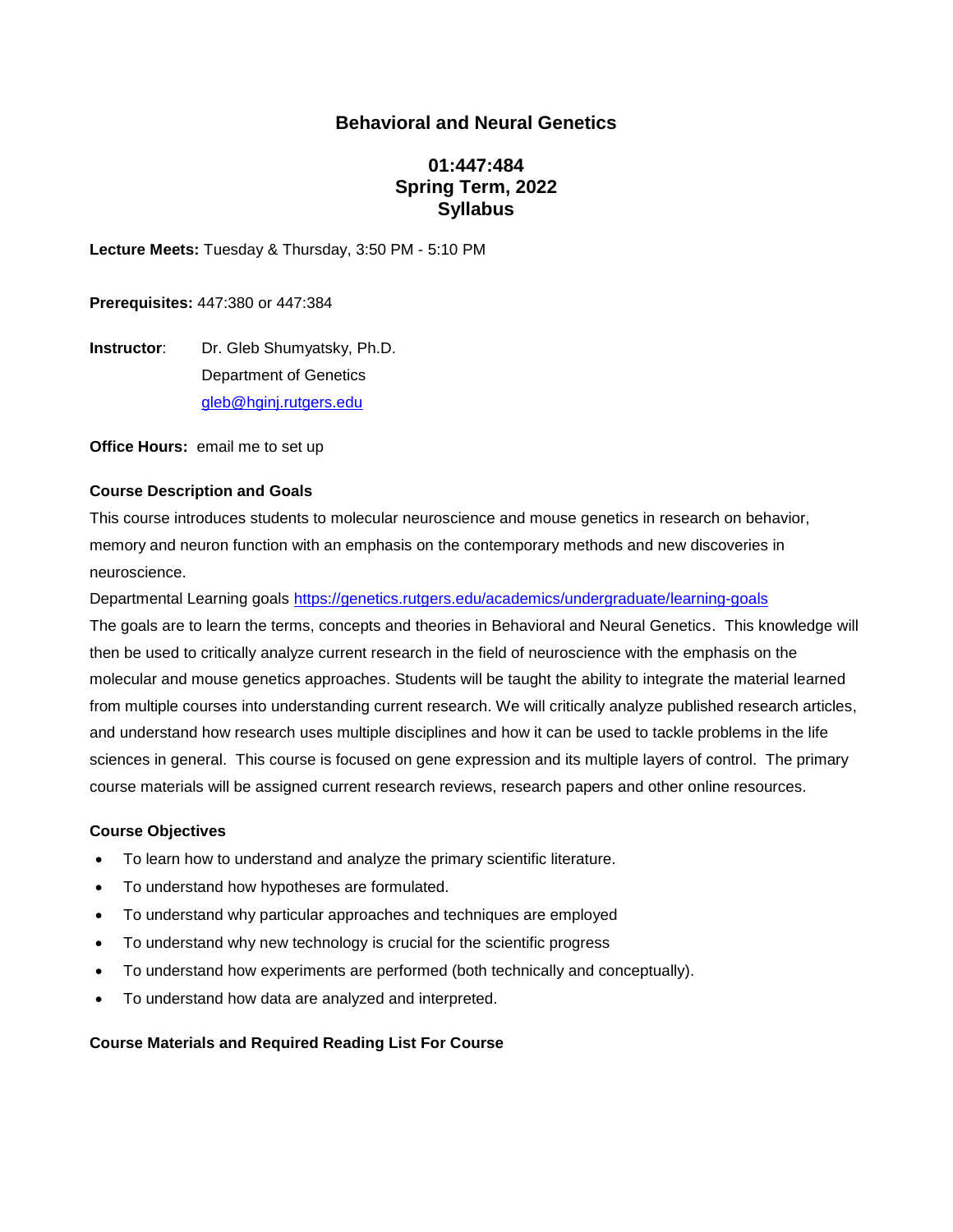The list of the required reading for the course will be available on Sakai. Except for the 1<sup>st</sup> lecture, the assigned reading must be completed prior to attending class on the indicated date. Come to class prepared to discuss the papers and other required reading.

1. Principles of Neural Science, by Kandel, et al. Sixth Edition (2021), (ISBN 9781259642234) – recommended.

2. Original research articles posted on Canvas website - Required.

#### **Attendance Policy**

Students are responsible for all materials related to this course, including material presented in lectures, material posted on line, and assigned reading. Participants are expected to attend all meetings of the course. Late assignments will not be accepted, and no makeup will be given for them. **Only one makeup exam will be permitted** for a student that fails to attend an exam; a reasonable explanation for the absence will be required (e.g., illness).

#### **Performance Expectations and Evaluation Methods**

Every student is expected to present (being in the group of 4-6 people) an original published research paper and regularly participate in discussion during every class. They are expected to keep a daily journal detailing their understanding of the readings. Discussions of papers and active participation in class is required for a good grade and counts for 20% of the final grade. There are four exams with no final exam. Each exam counts for another 20% of the final grade.

Grades will be based on student performance on exams and work in class. Contribution towards the final course grade will be as follows:

#### **20% of the grade – Active participation in class (this is critical!)**

20% of the grade - Exam 1 20% of the grade - Exam 2 20% of the grade - Exam 3 20% of the grade - Exam 4

### **Important: points will be taken off for not following instructions or not meeting deadlines.**

Grades will be calculated based on overall course performance. The following grading scale will be used:

90% A

- 85% B+
- 75% B
- 70% C+
- 60% C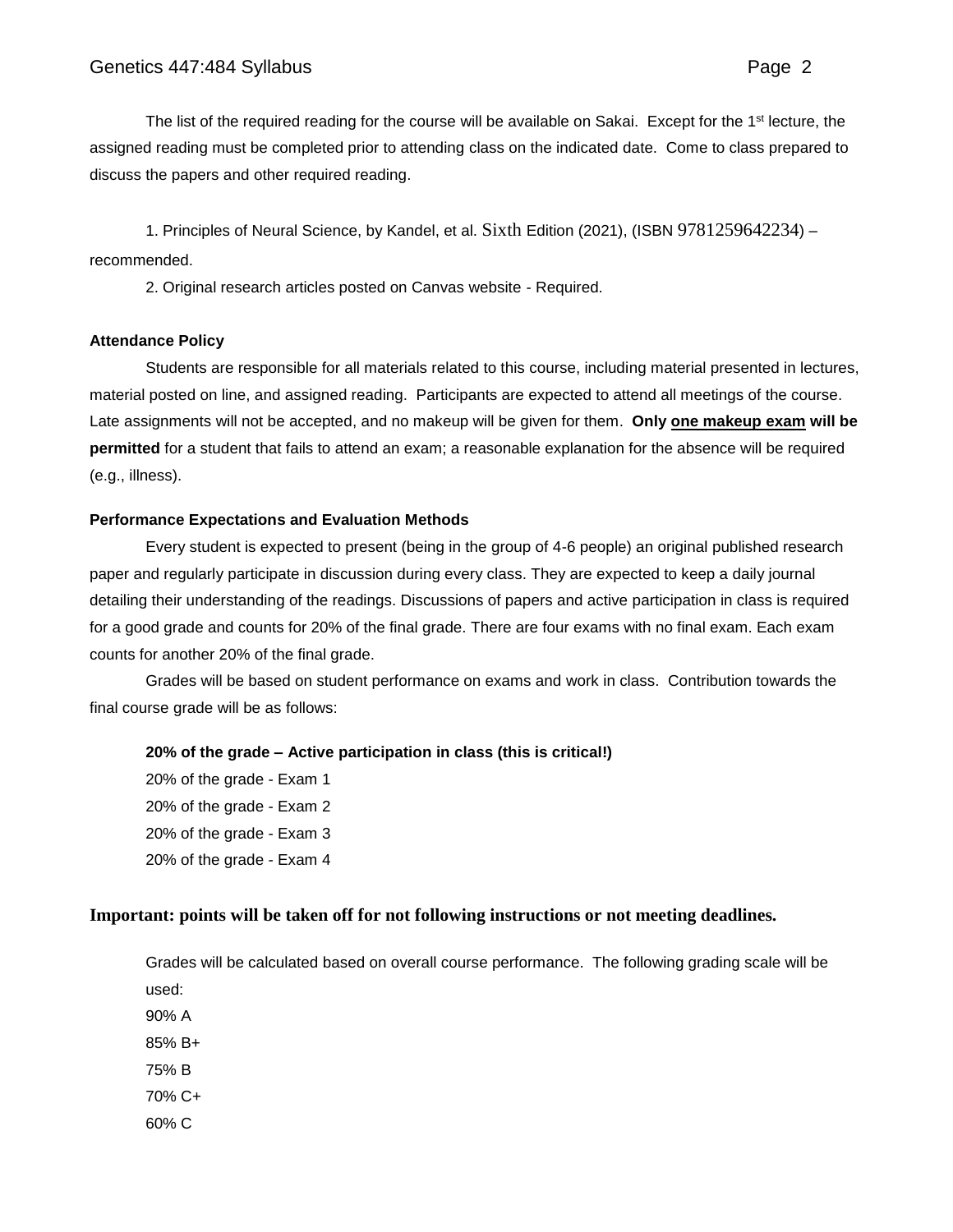We reserve the right to modify the grading scale downward (e.g., making the lowest A an 88%), but we will not adjust the grading scale upward. Grades below "C" will be determined based on the final score distribution at the end of the course.

### **Academic integrity policy**

Cheating and plagiarism will not be tolerated. In accordance with departmental and University Policy, violations of academic integrity will immediately be referred to the dean. See the following website for details: [http://academicintegrity.rutgers.edu](http://academicintegrity.rutgers.edu/)

### **Class Attendance**

Students are expected to attend all classes; if you miss one or two classes, please use the University absence reporting website<https://sims.rutgers.edu/ssra> to indicate the date and reason for your absence. An email is automatically sent to the course instructor.

### **Rules of conduct**

No cell phones are allowed in class. Laptops are permitted for the purpose of taking notes but not for surfing Internet or playing games. Such behavior is distracting to other students in the class. If found violating this policy, a student will no longer be allowed to bring his/her laptop to class. Electronic recording of lectures or classmate presentations are not permitted.

Readings: There will be assigned readings that pertain to the topics we will cover in class. We will NOT cover all areas that are presented in book chapters or research papers and you are expected to read the assigned material.

### **Student-Wellness Services:**

### **[Just In Case Web App](http://m.appcreatorpro.com/m/rutgers/fda9f59ca5/fda9f59ca5.html)**

#### <http://codu.co/cee05e>

Access helpful mental health information and resources for yourself or a friend in a mental health crisis on your smartphone or tablet and easily contact CAPS or RUPD.

### **Counseling, ADAP & Psychiatric Services (CAPS)**

**(848) 932-7884 / 17 Senior Street, New Brunswick, NJ 08901/ [www.rhscaps.rutgers.edu/](http://www.rhscaps.rutgers.edu/)**

CAPS is a University mental health support service that includes counseling, alcohol and other drug assistance, and psychiatric services staffed by a team of professional within Rutgers Health services to support students' efforts to succeed at Rutgers University. CAPS offers a variety of services that include: individual therapy, group therapy and workshops, crisis intervention, referral to specialists in the community and consultation and collaboration with campus partners.

### **Violence Prevention & Victim Assistance (VPVA)**

## **(848) 932-1181 / 3 Bartlett Street, New Brunswick, NJ 08901 / [www.vpva.rutgers.edu/](http://www.vpva.rutgers.edu/)**

The Office for Violence Prevention and Victim Assistance provides confidential crisis intervention, counseling and advocacy for victims of sexual and relationship violence and stalking to students, staff and faculty. To reach staff during office hours when the university is open or to reach an advocate after hours, call 848-932-1181.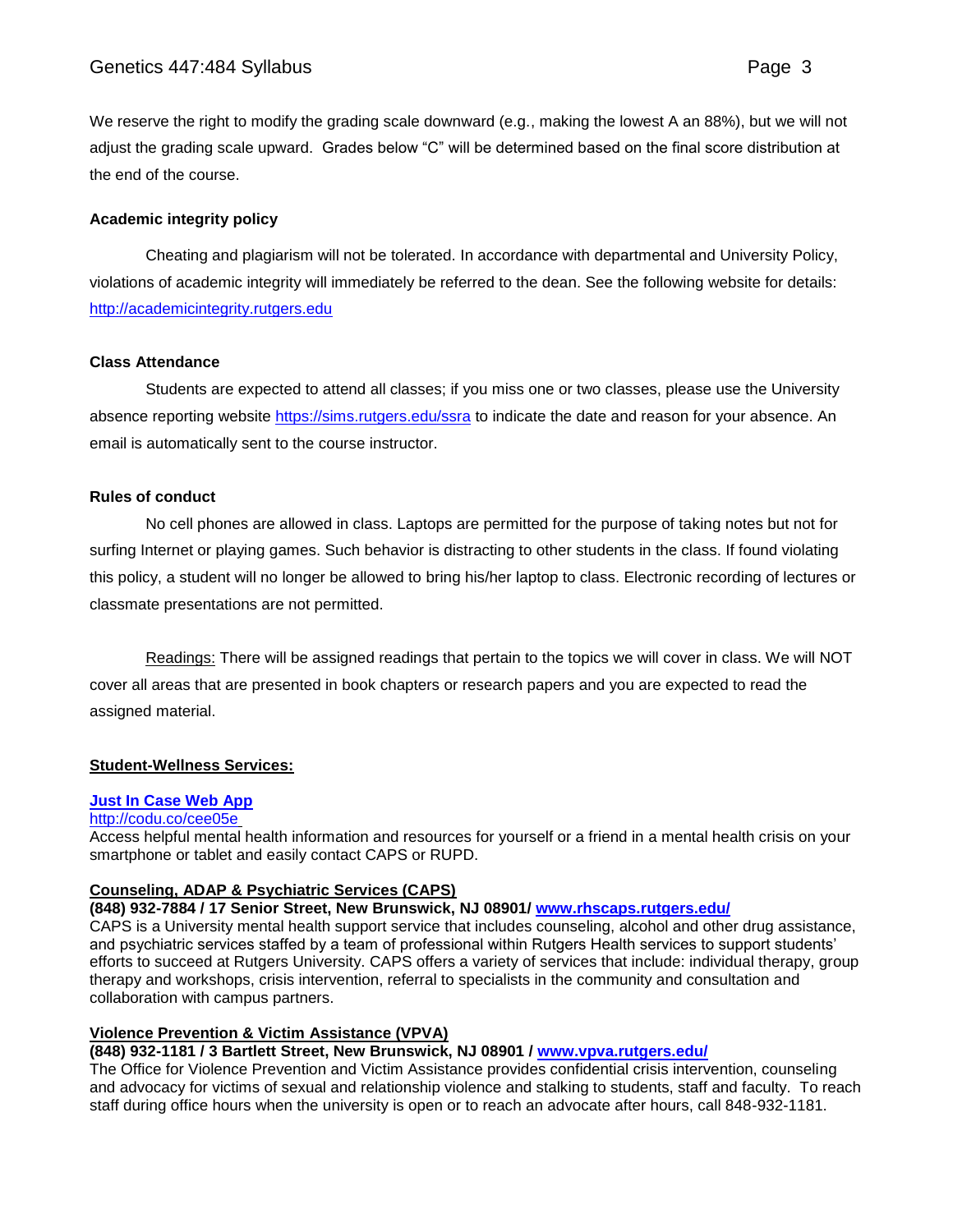# **Disability Services**

## (**848) 445-6800 / Lucy Stone Hall, Suite A145, Livingston Campus, 54 Joyce Kilmer Avenue, Piscataway, NJ 08854 / <https://ods.rutgers.edu/>**

Rutgers University welcomes students with disabilities into all of the University's educational programs. In order to receive consideration for reasonable accommodations, a student with a disability must contact the appropriate disability services office at the campus where you are officially enrolled, participate in an intake interview, and provide documentation: [https://ods.rutgers.edu/students/documentation-guidelines.](https://ods.rutgers.edu/students/documentation-guidelines) If the documentation supports your request for reasonable accommodations, your campus's disability services office will provide you with a Letter of Accommodations. Please share this letter with your instructors and discuss the accommodations with them as early in your courses as possible. To begin this process, please complete the Registration form on the ODS web site at: <https://ods.rutgers.edu/students/getting-registered>

# **Scarlet Listeners**

# **(732) 247-5555 [http://www.scarletlisteners.com](http://www.scarletlisteners.com/)**

Free and confidential peer counseling and referral hotline, providing a comforting and supportive safe space.